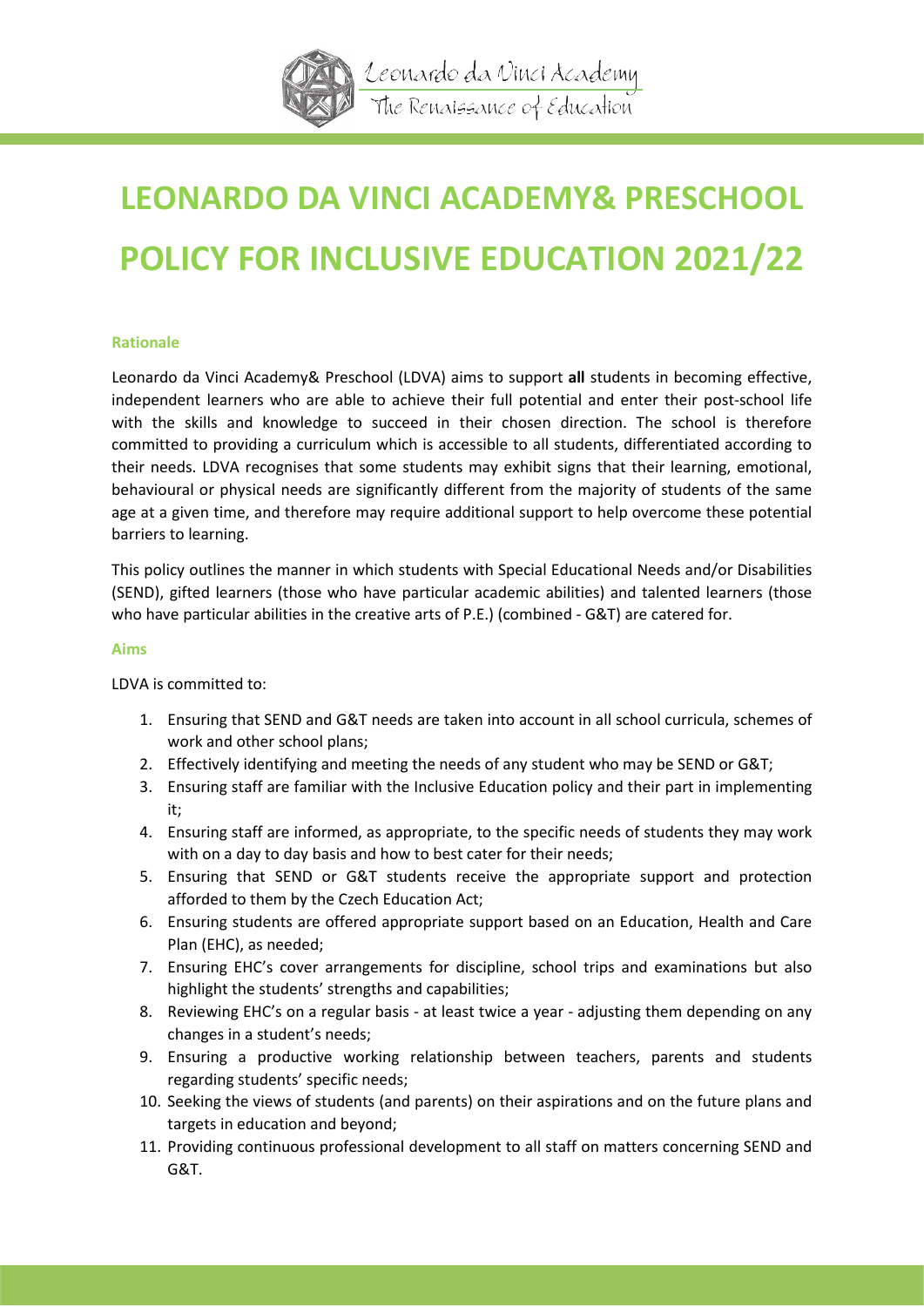

#### **Identification of Students with SEND**

LDVA recognises the vast spectrum of different SEND needs, and understands that there is no definitive method for identifying students with SEND. Some needs may be highly visible, others subtle. A spectrum of tools should be used to identify and screen students for SEND including, but not limited to:

- During admissions parents should provide information on any potential SEND requirements on their application form. Parents will be asked to discuss these needs with admissions along with any assessment reports or adjustments that may need to be made in order to cater for their child's needs. LDVA does not discriminate against students with SEND, this process is simply to ensure that the student's needs are best met with the resources we have at our disposal prior to joining the school.
- All students undertake baseline testing through GL Education, using the age appropriate CAT 4 test. This is carried out both on an annual basis, and during admissions. These results will be analysed to identify any specific weaknesses that may be indicative of SEND.
- Continuous monitoring of a student's academic progress through examinations and coursework.
- Referrals from teachers.

# **Procedure for Access to SEND support by teaching staff**

In cases where there is no specific information that a student has particular SEND requirements, the following procedure will be used. All interventions are based on an 'Assess/Plan/Do/Review' strategy:

- A teacher makes a referral during prior to the next teachering staff meeting detailing concerns, and interventions that they have attempted to make prior to referral. Referrals will not be progressed without the classroom teacher having tried various interventions already.
- Teachers discuss the student at the next teacher's meeting with all teachers who have had contact with the student to assess whether the concerns are global.

# *Intervention Process*

**Intervention 1 –** After discussing the student concerned, the teaching team suggest adjustments to teaching and other provisions for class teachers to try. These must be recorded in the meeting minutes and sent to the Principal:

- o Possible outcomes
	- Student's needs are managed no further action needed;
	- Teacher is trying intervention but student is still having difficulties *go to intervention stage 2;*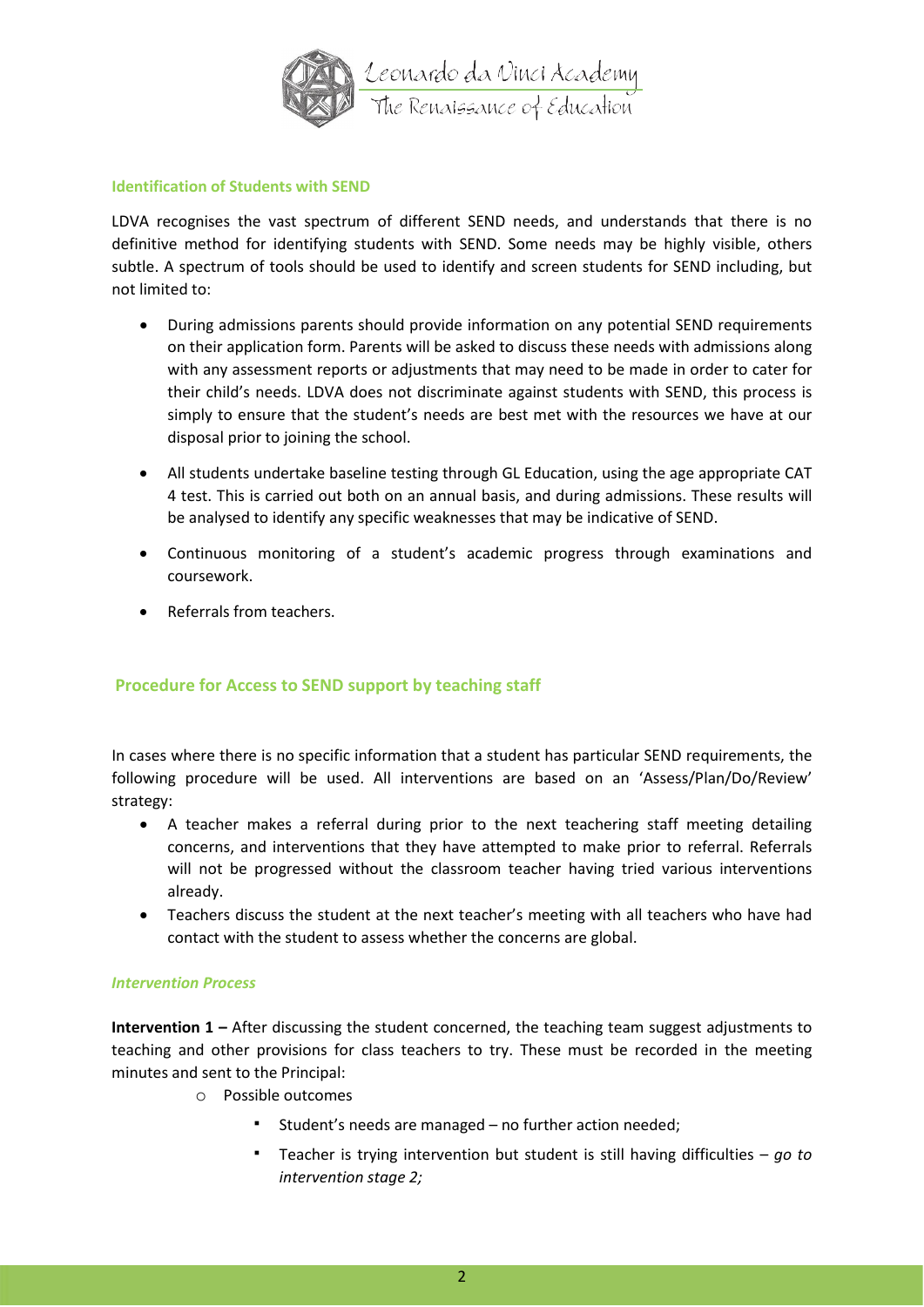

**Intervention 2 –** SEND support team performs three informal, random observations to assess student needs, to verify interventions are being carried out by the teacher and the effectiveness of the interventions in place. These must be recorded in the meeting minutes and sent the Principal:

- o Possible outcomes
	- Student's needs are managed no further action needed;
	- A report is written by the SEND support team (in conjunction with the teacher) and sent to the Principal
	- Teacher is supported further to help conduct intervention *repeat intervention stage 2;*
	- Teacher is trying intervention but student is still having difficulties *contact parents and go to intervention stage 3;*

**Intervention 3 –** Coordinating team meets with Principal taking into account the support teams' feedback and views of the student concerned. Parents invited in for a meeting with relevant parties to discuss concerns. As well as school-based actions, ideas for parent support at home - if appropriate - is discussed following this, as well as possibilities for further investigation outside of the school environment. A formal EHC is written with clear targets.

EHC's to be revised twice annually. EHC should be signed by the Principal and parents. Alongside this, students - where appropriate - shall receive a Passport, which gives them ownership and shared responsibility for their particular needs. This should be shared - where appropriate - with class teachers, so all particular needs are understood and fully catered for.

#### **Intervention 4** – Referral to Educational Psychologist (INEP)

- **1** Principal invites parents in for a meeting to discuss referral process. Student continues to be consulted/informed.
- **2** If parents agree to referral, documentation is passed to INEP for a formal assessment.
- **3** School receives recommendations from the INEP and implements them.

# **Identification of Students who are gifted and/or talented**

A gifted child quite likely:

- Has a wide vocabulary, talked early;
- Asks lots of perceptive, insightful questions and learns more quickly than others;
- Has a very retentive memory. Some may have a photographic memory; though it is the ability to use and apply what they learn that marks out the gifted child.
- Is extremely curious and can concentrate for long periods on subjects of interest; may get bored and fidgety when not intellectually challenged;
- Has a wide general knowledge and is curious about, and interested in, the world;
- Enjoys problem-solving, often missing out the intermediate stages in an argument and making original connections;
- Has an unusual and vivid imagination;
- Learned to read at an early age;
- Shows strong feelings and opinions; may have an odd sense of humour;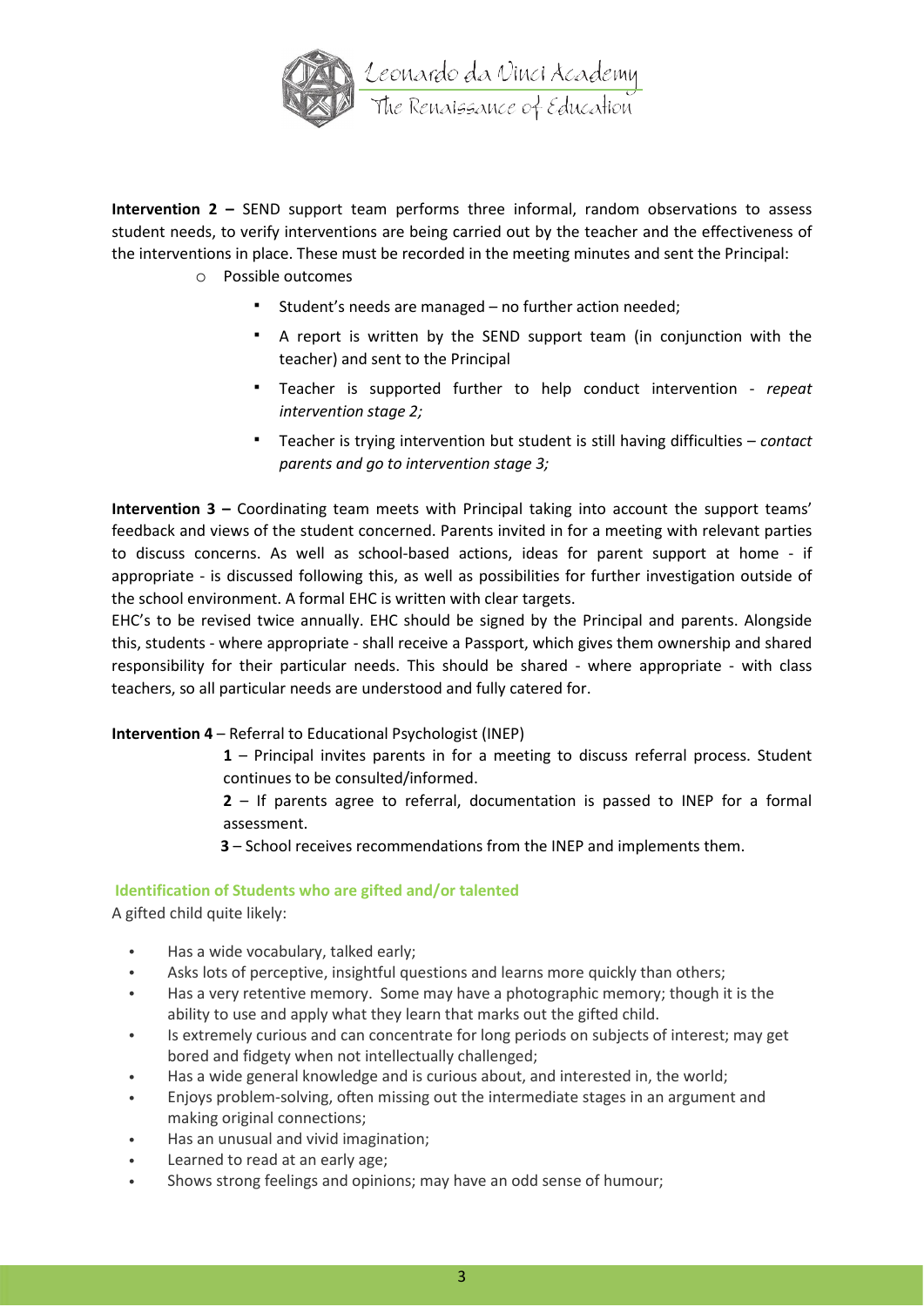

• Sets high standards and is a perfectionist but loses interest when asked to do more of the same.

LDVA recognises the vast spectrum of different G&T needs, and understands that there is no definitive method for identifying students who are gifted and/or talented. Some needs may be highly visible, others subtle.

Parents are often the best placed people to observe whether their pre-school offspring are developing skills and talents significantly in advance of their years and peers. A spectrum of tools should be used to identify and screen students including, but not limited to:

- During admissions parents should provide information on any potential gifted or talented requirements. Parents will be asked to discuss these needs with admissions along with any assessment reports or adjustments that may need to be made in order to cater for their child's needs. This process is simply to ensure that the student's needs are best met with the resources we have at our disposal prior to joining the school.
- All students undertake baseline testing through GL-Education, using the age appropriate CAT 4 test. This is carried out both on an annual basis, and during admissions. These results will be analyzed to identify any specific strengths that may be indicative of a gifted and/or talented learner.
- Continuous monitoring of a student's academic progress through classwork, examinations and coursework.
- Referrals from teachers.

#### **Roles and Responsibilities for gifted and/or talented learners**

#### **The Class Teacher**

The teacher in the classroom is at the heart of our school's provision for student with gifted and talented attributes. It is the class teacher's enthusiasm, skills and the quality of the relationships they engender within the class that will largely determine whether such students are able to make the progress of which they are capable.

#### **The SEND support team**

The SEND support team have specific responsibility for all aspects of school work with students with gifted and talented attributes. They:

- Support the school and staff in the identification of students, setting appropriate targets and monitoring progress made.
- Keep up to date with information about resources and services and are responsible for sharing this information with colleagues and parents.
- Encourage the development of suitable in-house enrichment opportunities as well as extracurricular activities.
- Co-ordinate the use of external agencies or people from the community, resources and facilities.